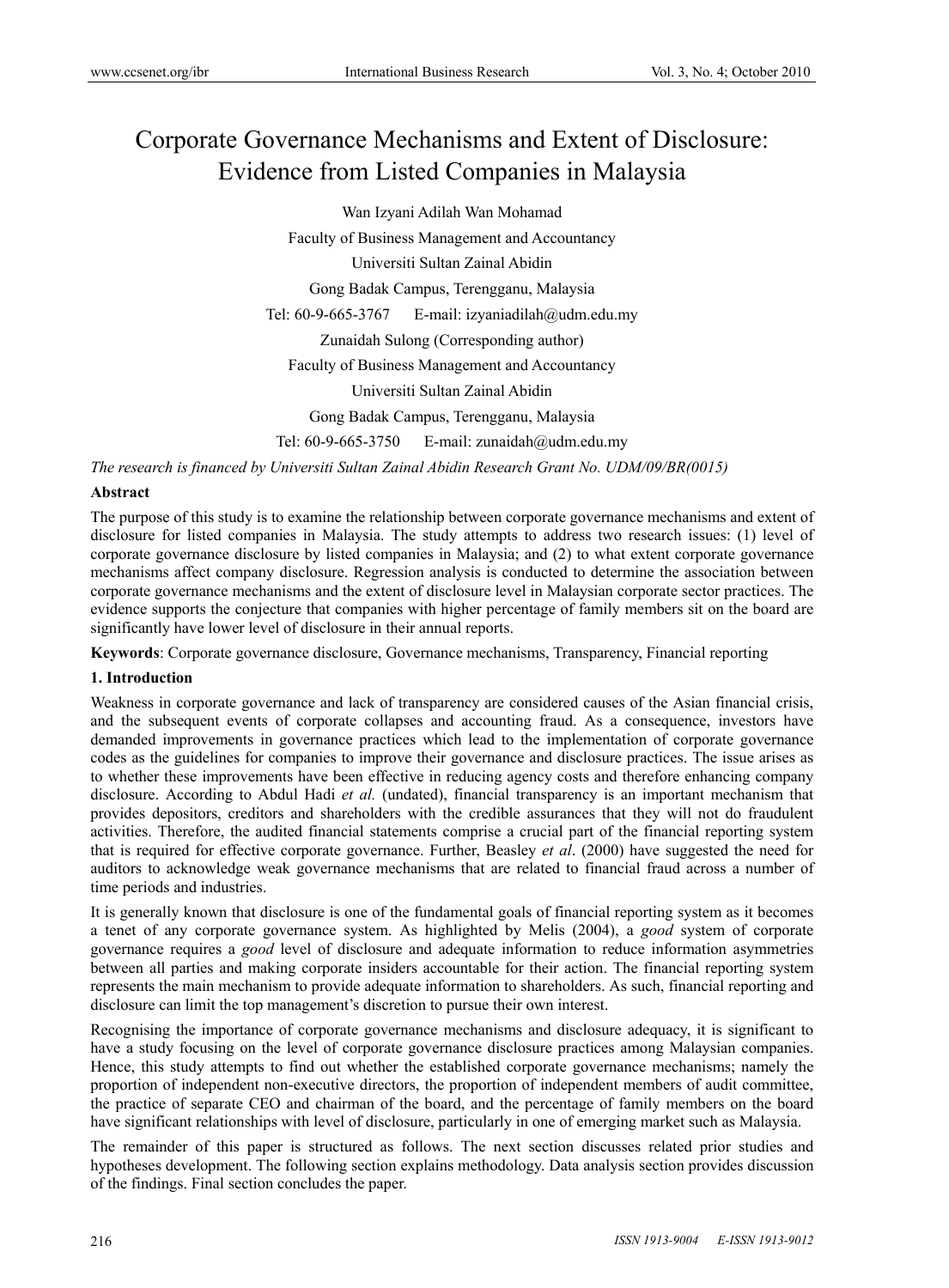## **2. Review of Literature**

#### *2.1 Differences on the extent of corporate governance disclosure*

Many prior studies have provided evidence that company size is positively associated with disclosure levels (see for instance, Meek *et al*. 1995; Bujaki & McConomy 2002; Ahmed & Courties 1999; Tan *et al.* 1990). According to Bujaki and McConomy (2002), large companies should not generally have difficulty to satisfy the governance requirements compared to smaller companies; even smaller companies may choose to adopt a system of governance which materially departs from the requirements. Therefore, it is expected that the extent of disclosure by large companies will be higher than small companies. The following hypothesis is proposed:

H1: The extent of corporate governance disclosure in large companies is higher than small companies.

### *2.2 The proportion of independent non-executive directors on board*

Board of directors' key role is to monitor management decisions. There are two types of directors on the board, namely executive and non-executive. Executive directors have direct responsibility in managing the business such as finance and marketing since they are full-time employees of the company (Weir & Laing 2001). Meanwhile, non-executive directors (NEDs) are needed to provide independent judgment such as pay awards, executive director appointments and dismissals when dealing with the executive directors. As such, to have an effective control of management, the board of directors must be independent, in other words, mainly consists of non-executive directors.

Chen and Jaggi (2000) find that a positive association between the ratio of independence NEDs and the comprehensive of financial disclosure support this result. Their result provides evidence suggesting that the proportion of independent NEDs on board is an effective monitor. Besides, the agency theory also suggests a greater proportion of independent NEDs in order to monitor any self-interested actions by executive directors and to minimise the agency cost. Therefore, non-executive directors are seen as a mechanism for monitoring and controlling the actions of the managers and protecting the shareholders interests as well. The larger the proportion of independent non-executive directors on the board, the more effective it will be in monitoring managerial opportunism.

Thus, it is expected that having independent NEDs on the board will also result in higher disclosure (for example, Fama & Jensen 1983; Chen & Jaggi 2000; Bujaki & McConomy 2002; Forker 1992). As such, the following hypothesis is stated as:

 $H_2$ : The proportion of independent NEDs has a positive relationship with the level of disclosures.

#### *2.3 The proportion of independent non-executive directors in audit committee*

The main duty of audit committee is to meet the external auditors regularly to review financial statements, audit processes and internal accounting system and control. Therefore, the establishment of the audit committee will ensure that there is continuous communication between the board and external auditors (Rashidah &Fairuzana 2006).

In Malaysia, Bursa Malaysia listing requirements mandate every listed company to establish an audit committee consisting of at least three directors of whom a majority is independent (Note 1), while its chairman should be an independent NED (Note 2). In other words, independence of audit committee is based on proportion of independent NEDs in the committee. This independent audit committee will increase the effectiveness and efficiency of the board in monitoring the financial reporting process of a company.

Ho and Wong (2001) provide evidence to support the relationship between the existence of audit committee and the level of disclosure. They find a significant and positive relationship between the existence of audit committee and the extent of voluntary disclosure. Similarly, a study by Barako *et al.* (2006) also provides strong support whereby they find a significantly positive relationship between the presence of audit committee and voluntary disclosure in Kenyan companies.

According to the agency theory, the independent members in audit committee can help the principals to monitor the agents' activities and reduce benefits from withholding information. As a result, the independent NEDs in the audit committee help to increase the level of disclosure by the listed companies. It is therefore hypothesised that:

H3: The proportion of independent NEDs in the audit committee has a positive relationship with the level of disclosures.

## *2.4 The practice of separate CEO and chairman of the board*

Dominant personality or role duality refers to the CEO who is also the chairman of the board. In other words, a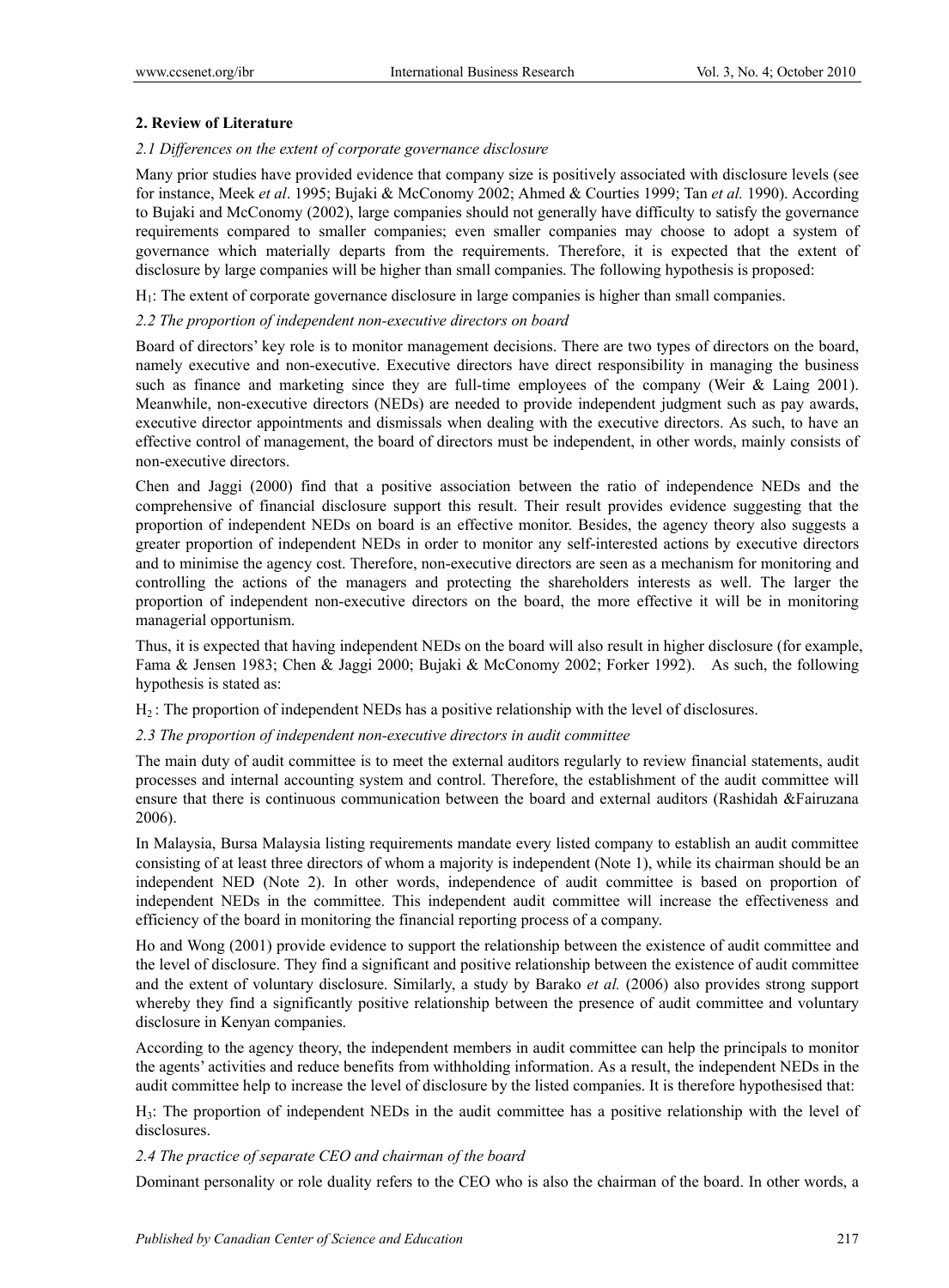person has two powerful positions on the board, which would result in probability that person withholds unfavorable information to outsiders. It is because a chairman has a responsibility to monitor the directors on the board as well as the CEO. Besides, it also enables the CEO to engage in opportunistic behavior since he/she has dominance over the board. When CEO duality exists, the CEO needs to monitor both its own decisions and actions, thus actions in the best interest of the shareholders may not be performed.

In the case of disclosure, Ho and Wong (2001) report that there is no significant relationship between dominant personalities and level of disclosure by Hong Kong listed companies. In contrast, Gul and Leung (2004) observe a negative relationship between companies in Hong Kong with CEO duality (defined as CEOs who jointly serve as board chairs) and level of voluntary disclosure.

In Malaysia, there are no mandatory rules for the separation of roles between both chairman and CEO. The adoption is recommended in the Malaysian Code to separate the roles of chairman and CEO. A company which combines the roles of chairman and CEO should have a strong independent element on the board and should be publicly explained (Note 3). In corporate governance system, it might be expected that independent chairman would lead to a more transparent board and hence to greater disclosure. Based on the discussion above, the following hypothesis is developed:

H4: The practice of separate CEO and chairman has a positive relationship with the level of disclosures.

### *2.5 The percentage of family members on the board*

According to Nicholls and Ahmed (1995), in companies where families have substantial equity holdings, there is generally little physical separation between owners and managers of capital. Thus, the capital owners may not demand highly on disclosure in order to monitor their investments due to better access to internal information. As such, demand for public disclosure will be lower for family controlled companies compared to non-family controlled companies.

A number of empirical evidence supports the relationship between the high percentage of family members on the board and the level of disclosure, for instance, Ho and Wong (2001) find that companies in Hong Kong with a higher proportion of family members on the board are more likely to have lower level of voluntary disclosure. Thus, the result is consistent with prior study by Chen and Jaggi (2000) that the association between independent NEDs and the comprehensive of financial disclosures (i.e. mandatory and voluntary disclosures) is weaker for family controlled firms compared to non-family controlled firms. In the context of Malaysia, many listed companies are family owned or controlled (Rashidah & Fairuzana 2006), most newly public listed companies have evolved from traditional family owned enterprises (Ow-Yong & Guan 2000). Therefore, in family controlled companies, the owner-managers may not be fully aware of the importance of having more disclosure transparency in business practices.

Further, Haniffa and Cooke (2002) provide evidence for the Malaysian companies with the proportion of family members on the board have a negative significant relationship with the extent of disclosure. Similarly, Chau and Gray (2002), also find that the family controlled companies are likely to have lower disclosure. They note that the scenario occurs because of the assumption that "insider" or family controlled companies is less motivated to disclose the information since the demand for the information is quite low as the shareholders might get the information by themselves. Hence, it is suggested that:

H5: The percentage of family members has a negative relationship with the level of disclosures.

#### *2.6 Differences on the effect of corporate governance mechanisms*

As the background and nature of the main board and second board companies are different, the results of examining  $H_2$  -  $H_5$  would also be expected to be different between large and small companies. Therefore, it leads to the following hypothesis:

H6: The effect of corporate governance mechanisms on corporate governance disclosure is different between large and small companies.

#### **3. Methodology**

#### *3.1 Sample selection and data*

This study is conducted after the implementation of the Malaysian Code of Corporate Governance (MCCG) through the amendments of *Bursa Malaysia Listing Requirements*, announced in January 2001. Since then, it is documented that with various best practices and recommendations, the listed companies in Malaysia have improved their corporate governance environment (KLSE-PricewaterhouseCoopers 2002; Roszaini & Mohammad 2006; Puan *et al.* 2006). Therefore, the sample years 2002 and 2006 are chosen to represent two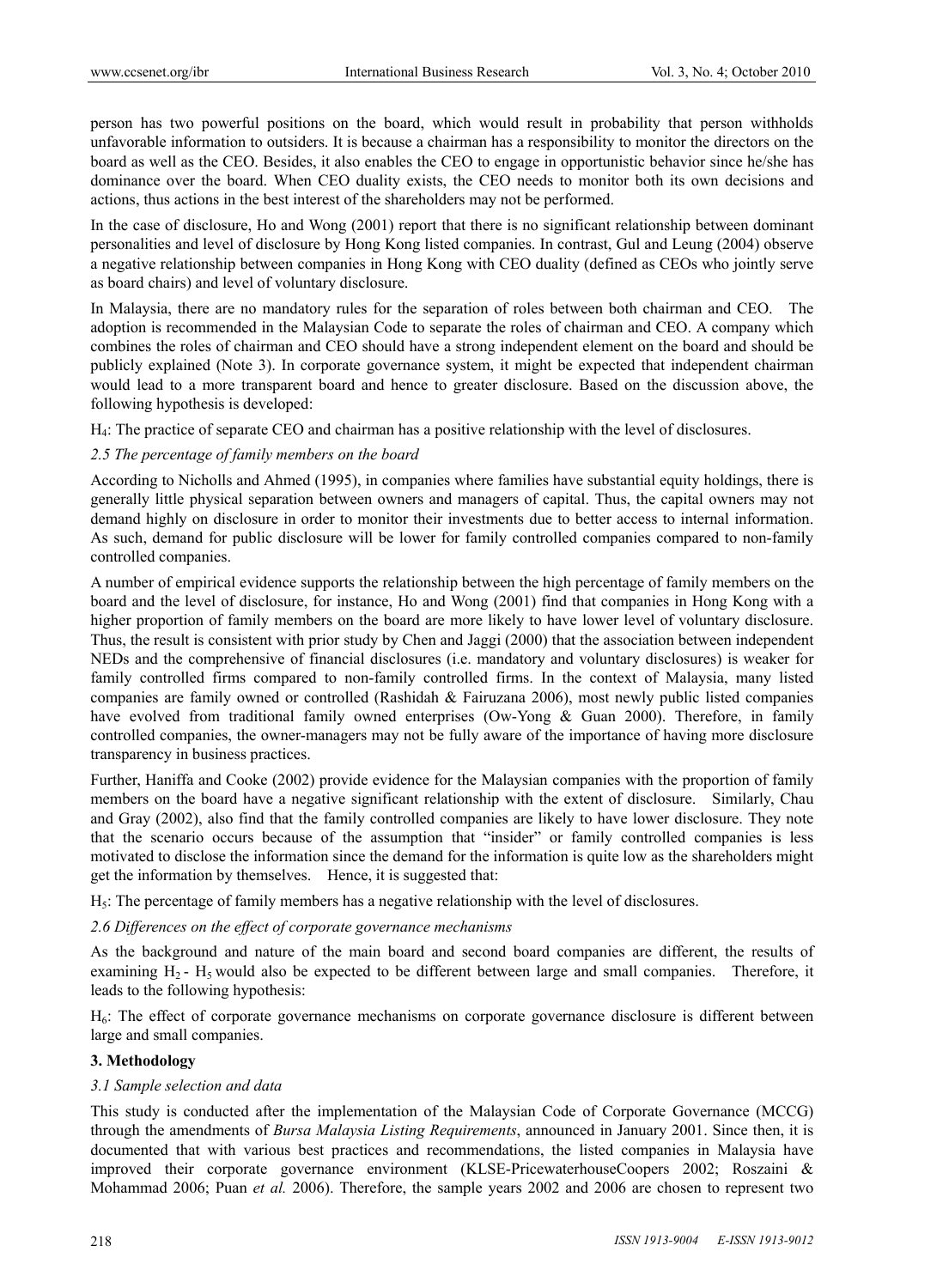years of the MCCG becoming mandatory through a revamp of Bursa Malaysia listing requirements. It is expected that these companies already aware and improve their corporate governance disclosure in line with the most recent rules and regulations and the best practices of corporate governance.

This study focuses on the four largest industry sectors of listed companies in the Main and Second Board of Bursa Malaysia (Note 4). These four sectors are consumer, industrial, construction, and trading/service sectors. All companies in each sector are ranked in descending order based on the market capitalisation. Then, for each sector, 10 companies will be chosen randomly. Finally, a total of 40 companies out of the total population are selected. A minimum sample size of 30 is appropriate for most research (Sekaran 2003). Table 1 provides details on the selection of companies. The same procedure is applied for both years 2002 and 2006 with a total of 80 companies out of the total population are chosen.

A final sample selection of 160 companies will be examined in this study. Although the companies selected for this present study only represents 9.3% (2006-Main Board), 16.9% (2006-Second Board), 13.2% (2002-Main Board) and 16.9% (2002-Main Board) of total number of companies, their market capitalisation represents 21%, 25%, 25%, and 24%, respectively. These statistics indicate the importance and significance contribution of these companies in the Malaysian market.

The stratified random sample selection is chosen in order to have general representative sample from a significant proportion of the listed companies, with regard to the extent of corporate governance disclosure. Therefore, the results obtained are able to be generalised to Malaysian listed companies in the respective industrial sectors. Table 2 represents list of companies used in the sample study for the financial year ended 2002 and 2006.

Data are sourced from individual company annual reports. These annual reports are available and downloadable from the website of Bursa Malaysia (*http://announcements.bursamalaysia.com*). However, four annual reports are not available in the website, where each of two annual reports from the second board companies in the year 2002 and 2006. Therefore, those four companies are dropped from the sample companies in this study.

#### *3.2 Description of variables*

#### 3.2.1 Dependent variable

The dependent variable used in this study is the disclosure index as a proxy for corporate governance disclosure. This measure has been used extensively by prior studies (see, Ho & Wong 2001; Chau & Gray 2002; Bujaki & McConomy 2002; Chen & Jaggi; 2002; Eng & Mak 2003; Gul & Leung 2004; Haniffa & Cooke 2005; Barako *et al.* 2006). The index is developed with the expectation that compliance to the best practices of corporate governance will provide incentive for companies to disclose information on corporate governance.

Disclosure score is developed based on the best practice of corporate governance in MCCG and Bursa Malaysia Listing Requirements. There are 40 disclosure items where all the items are coded "1" if the companies disclose and coded "0" if not, except for one item which has a maximum score of 2 (refer to Table 3). Finally, all the disclosure scores are added to get a total score for each company whereby the maximum disclosure score is 41.

#### 3.2.2 Independent variables

Four independent variables are examined in this study to represent corporate governance mechanism variables. The four measures are as follows:

(i) *Independent non-executive directors* (INED): The proportion of independent non-executive directors to total number of directors is the number of independent non-executive directors divided by the total number of directors on the board.

(ii) *Audit committee (AUDITCOM):* The proportion of independent non-executive directors to total number of committees is the number of independent non-executive directors in the audit committee divided by the total number of directors in the audit committee.

(iii) *Separate CEO and chairman (SEP\_CEO):* The variable is coded '1' if there is separated CEO and chairman of the board of directors, '0' if combined CEO and Chairman.

(iv) *Family members on the board (FMEMBER):* The percentage of family members on the board to a total number of directors is the number of family members sit on the board divided by the total number of directors on the board. Bursa Malaysia Listing Requirements mandate that every listed companies to disclose the relationship or related board members in the annual report. Based on information available in the annual report, the researcher could easily identify companies with family relationship or related. Usually, such information can be found in director's profile section.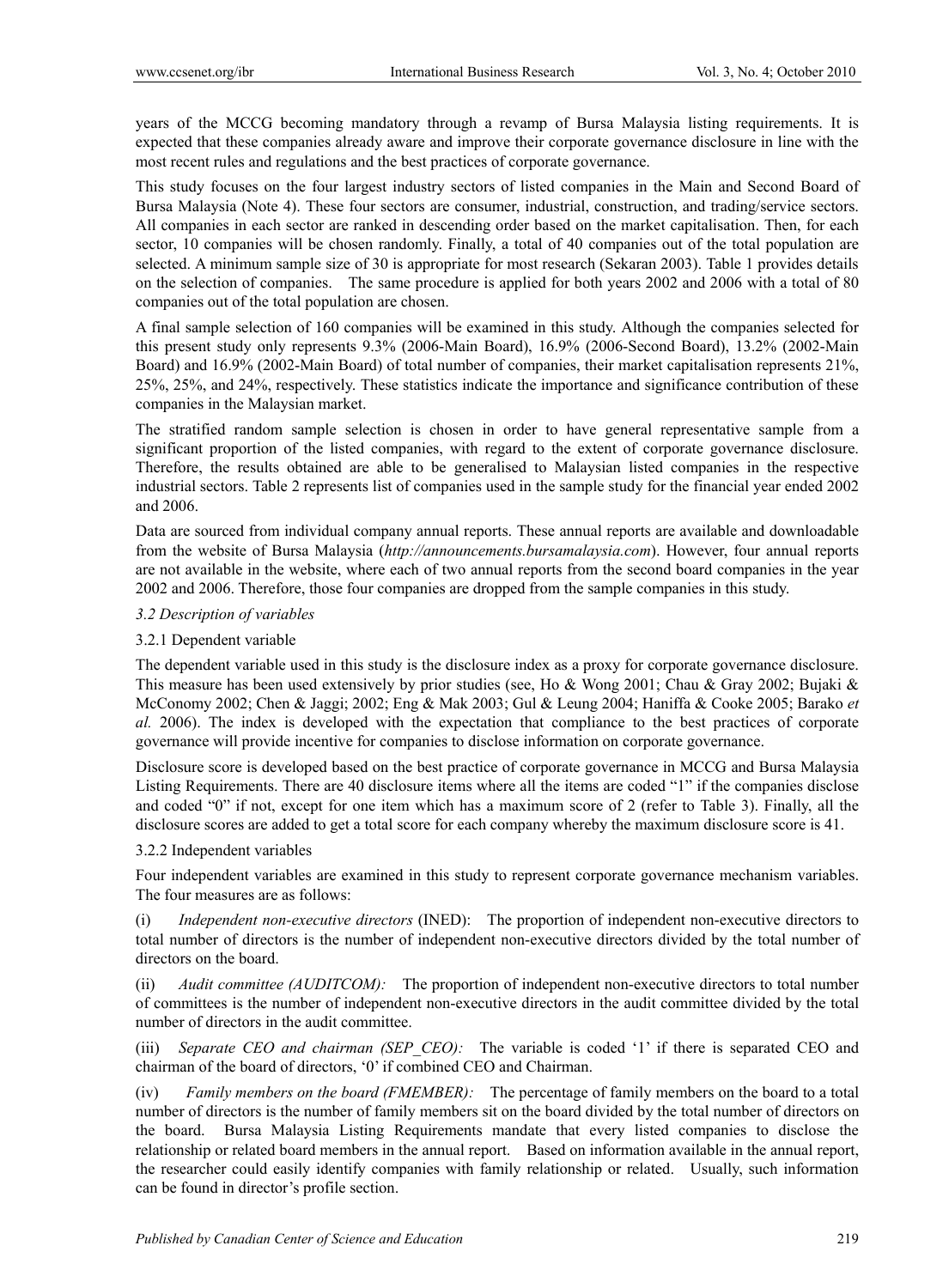# 3.2.3. Control variables

The control variables are measured as follows: (i) firm size (SIZE) is measured by total asset; (ii) leverage (LEV) is measured by total debt over equity value of the firm; (iii) profitability (PROFIT) is measured by the return on sales; and (iv) financial year (YEAR) is awarded 0 for year 2002 and 1 for year 2006.

# *3.3 The empirical model*

The empirical model equation used in this study is depicted as:

# **DSCORE** =  $\beta$ 1INED +  $\beta_2$ AUDITCOM +  $\beta_3$ SEP CEO +  $\beta_4$ FMEMBER +  $\beta_5$ SIZE +  $\beta_6$ LEV +  $\beta_7$ PROFIT +  $\beta_8$ YEAR + e

Where;

| DSCORE         | $=$ | Disclosure score (in percentage).                                          |
|----------------|-----|----------------------------------------------------------------------------|
| <b>INED</b>    | $=$ | Proportion of independent non-executive directors on the board.            |
| AUDITCOM       | $=$ | Proportion of independent members of audit committee.                      |
| SEP CEO        | $=$ | Whether roles of Chairman and CEO are combined or separated.<br>$0$ if the |
|                |     | CEO is also Chairman of the board of directors, 1 otherwise.               |
| <b>FMEMBER</b> | $=$ | Percentage of family members on the board.                                 |
| <b>SIZE</b>    | $=$ | Total asset.                                                               |
| <b>LEV</b>     | $=$ | Total debt over equity value of the firm.                                  |
| <b>PROFIT</b>  | $=$ | Return on sales.                                                           |
| <b>YEAR</b>    | $=$ | Financial year where 0 for year 2002 and 1 for year 2006                   |
| e              |     | Error term                                                                 |
|                |     |                                                                            |

## **4. Data Analysis**

## *4.1 Descriptive analysis*

Table 4 provides the descriptive statistics for all variables utilised in this study. The table reports the mean, maximum, minimum, standard deviation, skewness, and kurtosis. Based on Table 4, results of skewness and kurtosis show that many of the situations are not in the range of  $-1.0$  and  $+1.0$ . Skewness and kurtosis are greater than 1.0 or less than -1.0 indicates a non-symmetrical distribution (Vaus 2002). As such, the normality assumption is rejected. Therefore, the researcher decides to transform variables in order to normalize the data by deleting outliers for leverage and profitability variables only. It is because the findings show that only both variables are highly skewed whilst the remaining variables are within or not very much away from the acceptable range.

## *4.2 Correlation analysis*

Table 5 reports Pearson correlation analysis for all companies in the sample. Correlation analysis is used as a preliminary test to measure the relationship between the variables and their strength of the association (Pallant 2001). The low intercorrelation among the explanatory variables used in the regression indicates no reason to suspect serious multicollinearity (Note 5).

## *4.3 Univariate analysis*

As mentioned earlier, the normality assumption is rejected. Therefore, non-parametric statistics that is Mann-Whitney U-test is conducted in the univariate analysis. This non-parametric test for two independent samples is useful to determine whether the value of particular variable differs between two groups, i.e. large and small companies, for years 2002 and 2006. The advantage of Mann-Whitney U-test over the independent-samples t-test is that Mann-Whitney does not assume normality. In this study, Mann-Whitney U-test is conducted to test  $H_1$ : The extent of corporate governance disclosure in large companies is higher than small *companies.* Results of the non-parametric Mann-Whitney U-test for all samples, years 2006 and year 2002 are shown in the Table 6.

The result reveals that year 2006 has higher mean rank of disclosure score (DSCORE) compared to year 2002. Mann-Whitney U-test shows that there is statistically significant difference at 0.01 level between the mean for the year 2002 and 2006. The DSCORE gives a Z score of  $-3.018$  ( $p < 0.01$ ). Thus, this result suggests that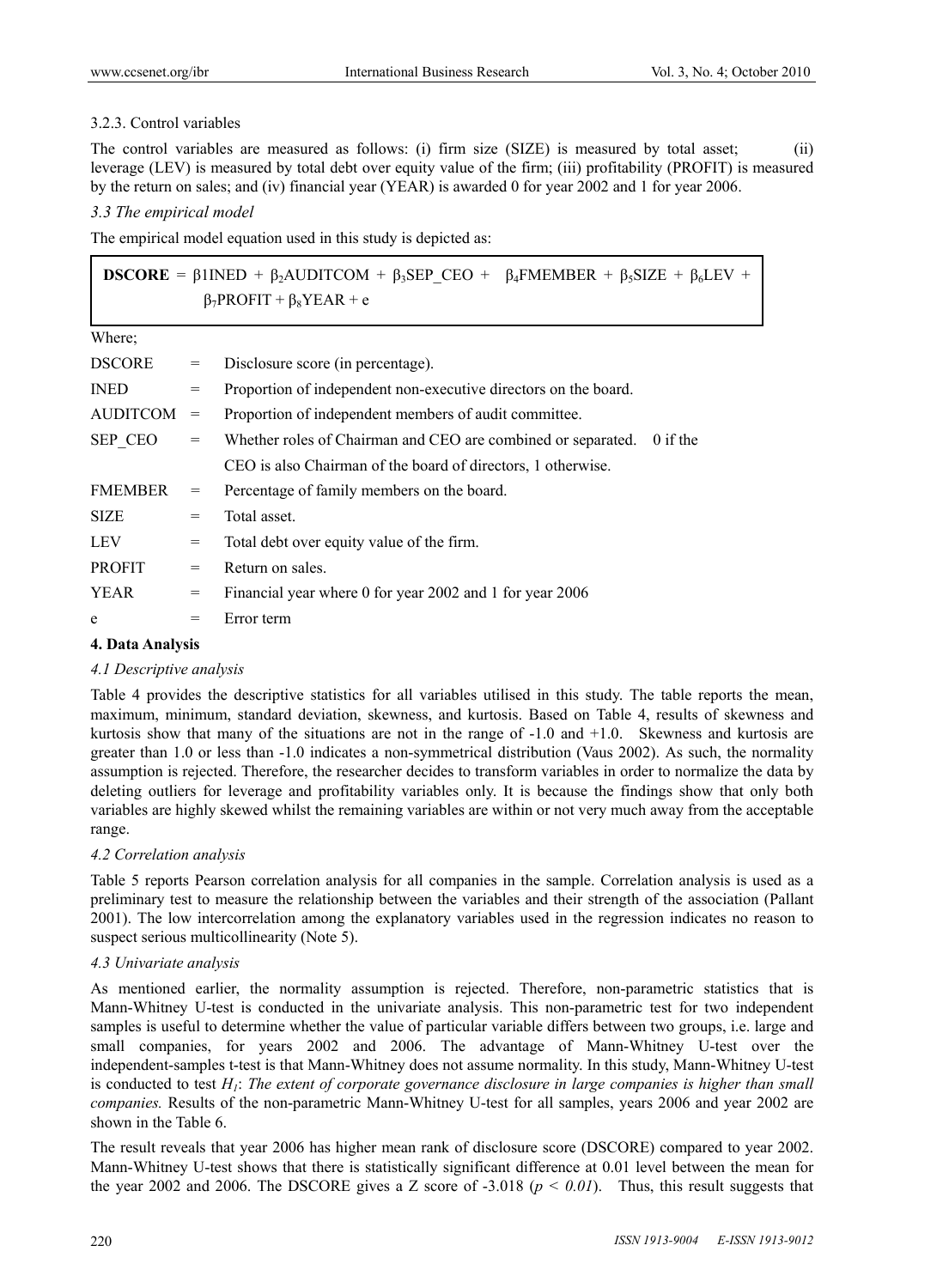companies in the year 2006 disclose more information about corporate governance in their annual reports.

Meanwhile, results from Table 6 also comparing the values of DSCORE among the year 2006 and 2002 for large and small companies. The binary method is used to differentiate between the listed board companies, where large companies are coded as 0 and small companies are coded as 1. The results show that the mean rank of DSCORE for large companies is higher than small companies. The finding is applicable to both sample years; however, sample companies in year 2006 only have significant difference in disclosure score compared to the year 2002. As such, it shows that large companies of year 2006 only have been statistically proven having higher level of disclosure compared to small in year 2006. The Z score is -2.963 (with  $p < 0.01$ ). It implies that large companies disclose more governance information in year 2006 compared to small companies.

Therefore,  $H<sub>l</sub>$  is supported in this study for year 2006. At the time of data compilation for this study, main board is used to proxy for large company and second board for small company. The expectation of large companies disclose higher than small companies is consistent with the prior findings of Meek *et al.* (1995), Ahmed and Courties (1999), as well as Eng and Mak (2003). In addition, Bujaki and McConomy (2002) also provide evidence that large companies are more fully implement the corporate governance requirements compared to the smaller companies.

### *4.4 Multivariate analysis*

Table 7 presents the relationships between the extent of disclosure (DSCORE) and corporate governance variables for all samples lies in the years 2006 and 2002. The result shows that only one independent variable is statistically significant, which is FMEMBER  $(p<0.01)$ . The negative relationship between the level of disclosure and percentage of family members sit on the board confirms the  $H_5$ , while the other hypotheses are not supported. The finding is consistent with Ho and Wong's (2001) study and other prior studies (for example, Chen & Jaggi 2000; Chau & Gray 2002). The finding suggests that family controlled companies are less motivated to disclose information compared to non-family controlled companies because they can have better access to the internal information. Therefore, the owner-managers might not be fully aware on the importance of having more openness and disclosure in business practice.

The adjusted R-square of 0.211 indicates that the eight variables included in the regression are able to explain 21.10% of the variation in the disclosure score of corporate governance information. Meanwhile, multicollinearity problem between the variables is weak as the tolerance is not 0.2 or less and VIF is not 5 or more (Vaus 2002). Variance inflation factor (VIFs) scores also reveal no problems with multicollinearity if all scores are less than 10 (Chatterjee & Price 1991).

Overall, the findings show that only one corporate governance mechanism has a significant impact on the level of disclosure by companies, which is the percentage of family members sit on the board. Table 8 provides the summary of hypotheses and the findings of the study.

## **5. Discussion and Conclusion**

The present study extends the work of Ho and Wong (2001) where their study is conducted among listed companies in Hong Kong. The present study is conducted to determine whether their results can be generalised in the Malaysian context. The main objective of this study is to investigate whether the existence of corporate governance mechanisms is effective in increasing the extent of disclosure amongst public listed companies in Malaysia. Four established corporate governance mechanisms are examined in this study, that include (i) the proportion of independent non-executive directors (INED), (ii) the proportion of independent members of audit committee (AUDITCOM), (iii) the practice of separate CEO and chairman of the board (SEP\_CEO), and (iv) the percentage of family members on the board (FMEMBER). The individual companies' annual reports for the years 2002 and 2006 have been used as disclosure reference to examine the extent of corporate governance disclosure provided by large and small companies. The comparison between Ho and Wong's (2001) study and current study on the relationship between corporate governance mechanisms and the extent of disclosure is presented in the Table 9.

In conclusion, result from this study reveals that companies with a higher percentage of family members sit on the board are significantly have lower level of disclosure in their annual reports. Therefore, it can be suggested to the regulators such as Bursa Malaysia and Securities Commission to review and impose a certain level of family members sit on the board as proposed by Wallace (2004). Malaysian regulators might implement the same guidelines from Hong Kong Society of Accountant (HKSA) to have a limitation of not more than 50 percent of family members sit on the board. In addition, another additional regulation should also be imposed is not allowing any family members to hold the two top positions in the board that are CEO and chairman of the board.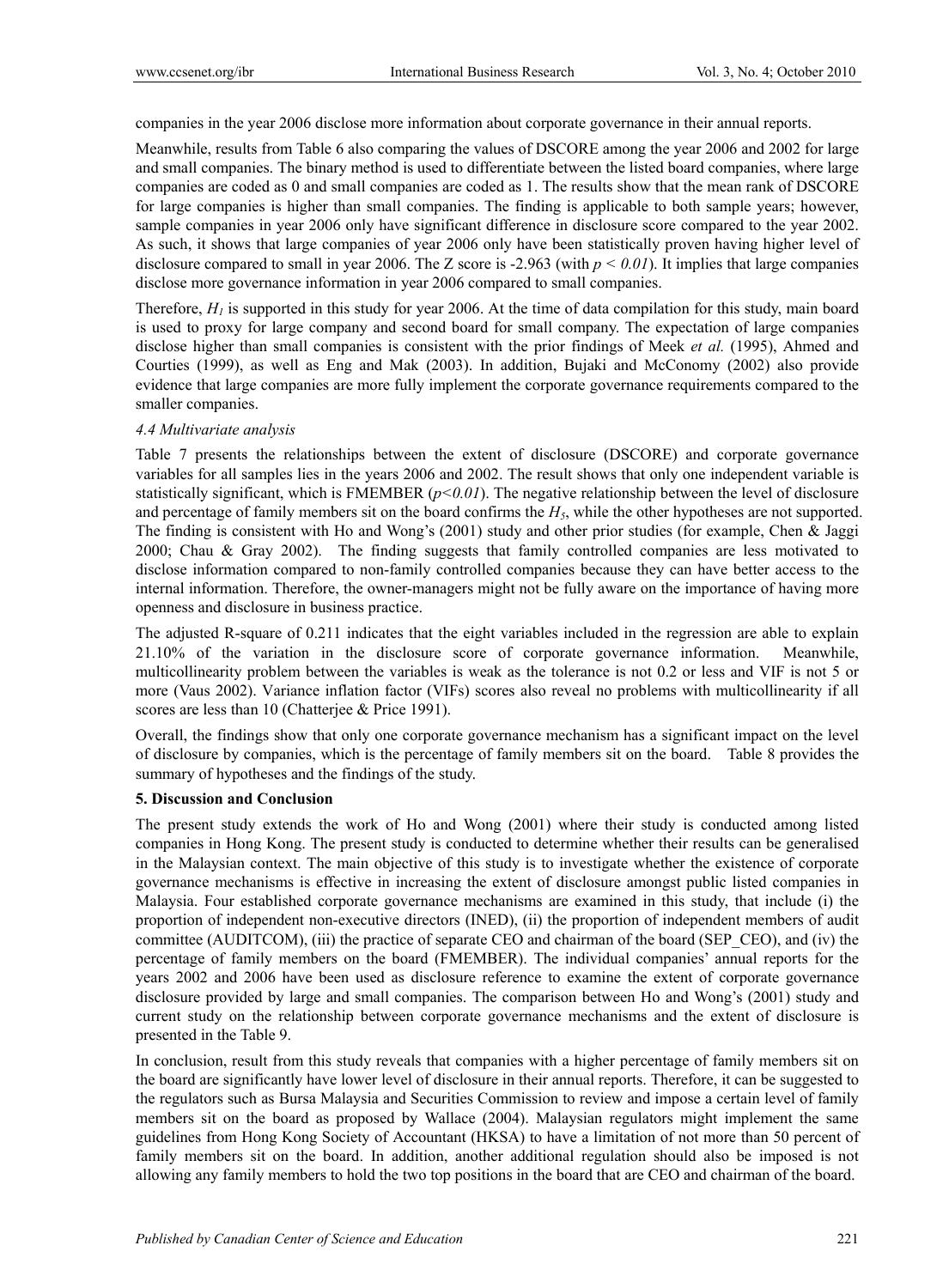#### **References**

Abdul Hadi, Z., M. Fazilah, A.S. & Md. Ishak, I. (undated). Corporate governance in Malaysia. www.micg.net (Date retrieved: 2/7/2007).

Ahmed, K. & Courtis, J.K. (1999). Association between corporate characteristics and disclosure levels in annual reports: A meta-analysis. *British Accounting Review,* 31, 35 – 61.

Barako, D.G., Hancock, P. & Izan, H.Y. (2006). Factors influencing voluntary corporate disclosure by Kenyan companies. *Corporate Governance,* 14 (2), 107 – 125.

Beasley, M.S., Carcello, J.V., Hermanson, D.R. & Lapides, P.D. (2000). Fraudulent financial reporting: Consideration of industry traits and corporate governance mechanisms. *Accounting Horizons,* 14 (4), 441 – 454.

Bujaki, M. & McConomy, B.J. (2002). Corporate governance: Factors influencing voluntary disclosure by publicly traded Canadian firms. *Canadian Accounting Perspectives,* 1 (2), 105 – 139.

Chatterjee, S. & Price, B. (1991). *Regression analysis by example*. New York: Wiley.

Chau, G.K. & Gray, S.J. (2002). Ownership structure and corporate voluntary disclosure in Hong Kong and Singapore. *The International Journal of Accounting,* 37, 247 – 265.

Chen, C.J.P. & Jaggi, B. (2000). Association between independent non-executive directors, family control and financial disclosures in Hong Kong. *Journal of Accounting and Public Policy,* 19, 285 – 310.

Eng, L.L. & Mak, Y.T. (2003). Corporate governance and voluntary disclosure. *Journal of Accounting and Public Policy* , 22, 325 – 345.

Fama, E.F. & Jensen, M. (1983). Separation of ownership and control. *Journal of Law and Economics,* 27, 301 – 325.

Finance Committee on Corporate Governance. (2001). Malaysian Code on Corporate Governance. Kuala Lumpur. Malayan Law Journal Sdn Bhd.

Forker, J.J. (1992). Corporate governance and disclosure quality. *Accounting and Business Research,* 22 (86),  $111 - 124$ .

Gul, F.A. & Leung, S. (2004). Board leadership, outside directors' expertise and voluntary corporate disclosures. *Journal of Accounting and Public Policy* , 23, 351 – 379.

Haniffa, R.M. & Cooke, T.E. (2002). Culture, corporate governance and disclosure in Malaysian corporations. *Abacus*, 38 (3), 317 – 349.

Haniffa, R.M. & Cooke, T.E. (2005). The impact of culture and governance on corporate social reporting. *Journal of Accounting and Public Policy* , 24, 391 – 430.

Ho, S.S.M. & Wong, K.S. (2001). A study of the relationship between corporate governance structures and the extent of voluntary disclosure. *Journal of International Accounting, Auditing & Taxation*, 10, 139 – 156.

Jensen, M.C. & Meckling, W.H. (1976). Theory of the firm: Managerial behaviour, agency costs and ownership structure. *Journal of Financial Economics,* 3, 305 – 360.

KLSE-PricewaterhouseCoopers. (2002). Corporate governance: 2002 survey of public listed companies in Malaysia. Kuala Lumpur Stock Exchange (KLSE).

Kuala Lumpur Stock Exchange (KLSE). (2001). *Listing requirements of the Kuala Lumpur stock exchange*. Kuala Lumpur Stock Exchange (KLSE).

Meek, G.K., Robert, C.B. & Gray, S.J. (1995). Factors influencing voluntary annual report disclosures by U.S., U.K. and Continental European multinational corporations. *Journal of International Business Studies*, 26 (3),  $555 - 572.$ 

Melis, A. (2004). Financial reporting, corporate communication and governance. *Corporate Ownership & Control* , 1 (2), 31 – 37.

Nicholls, D. & Ahmed, K. (1995). Disclosure quality in corporate annual reports of non-financial companies in Bangladesh. *Research in Accounting in Emerging Economies,* 3, 149 - 170.

Ow-Yong, K. & Guan, C.K. (2000). Corporate Governance Codes: A comparison between Malaysia and the UK. *Corporate Governance*, 8 (2), 125 – 132.

Pallant, J. (2001). SPSS survival manual: A step by step guide to data using SPSS for Windows (Version 10 and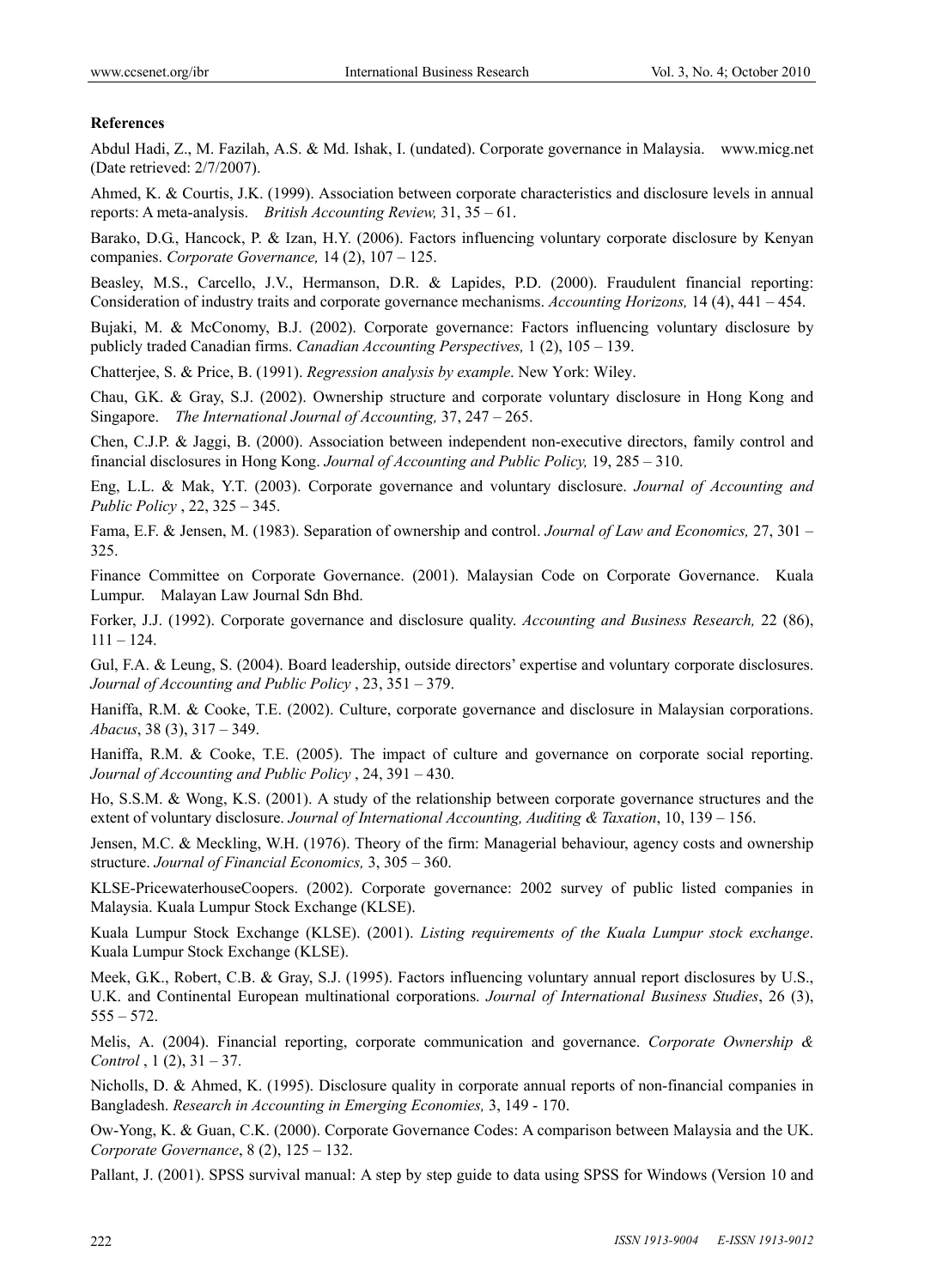11). Philadelphia: Open University Press.

Puan, Y., Kent, P. & Clarkson, P. (2006). Governance structures, ethnicity and audit fees of Malaysian listed firms. *Managerial Auditing Journal*, 21 (7), 757-782.

Rashidah, A.R. & Fairuzana Haneem, M.A. (2006). Board, audit committee, culture and earnings management: Malaysian evidence. *Managerial Auditing Journal ,* 21 (7), 783 – 804.

Roszaini, H. & Mohammad, H. (2006). Corporate governance structure and performance of Malaysian listed companies. *Journal of Business Finance & Accounting,* 1-29.

Sekaran, U. (2003). Research methods for business: A skill-building approach ( $4<sup>th</sup>$  ed.). Singapore: John Wiley & Sons.

Tan, L.T., Zainal, A.K. & Cheong, P.W. (1990). Information needs of users and voluntary disclosure practices of Malaysian listed corporations. *The Malaysian Accountant* , 2-7.

Vaus, D. (2002). Analyzing social science data. London: SAGE Publication.

Wallace, D.J. (2004). Sarbanes-Oxley sets standard for small companies. *Rural Telecommunication: Business Matters*, 68 – 73.

Weir, C. & Laing, D. (2001). Governance structures, director independence and corporate performance in the UK. *European Business Review*, 13 (2), 86 – 94.

#### **Notes**

Note 1. Rule 15.10, KLSE Listing Requirements (2001).

Note 2. Rule 15.11, KLSE Listing Requirements (2001).

Note 3. Malaysian Code on Corporate Governance, 2001, p.12.

Note 4. The merged Second and Main Board will be known as the Main Market and the Mesdaq Market as the ACE Market, with ACE being an acronym for Access, Certainty, and Efficiency. The changes were implemented on August 3, 2009 (http:www.themalaysianinsider.com, accessed on 11 March 2010).

Note 5. This study considers that multicollinearity problem exists when the correlation exceeded 0.6.

|                                     |            | 2006         | 2002       |              |  |
|-------------------------------------|------------|--------------|------------|--------------|--|
| Selection of companies              | Main Board | Second Board | Main Board | Second Board |  |
| Selected sectors:                   |            |              |            |              |  |
| Construction                        | 44         | 16           | 35         | 13           |  |
| Consumer products<br>٠              | 87         | 48           | 58         | 58           |  |
| Industrial products                 | 157        | 128          | 105        | 115          |  |
| Trading / Services                  | 142        | 46           | 106        | 51           |  |
| Final selection                     | 40         | 40           | 40         | 40           |  |
| Percentage representative           | $9.3\%$    | $16.9\%$     | $13.2\%$   | $16.9\%$     |  |
| Proportion of market capitalisation | $21\%$     | $25 \%$      | $25 \%$    | 24 %         |  |

Table 1. Selection of companies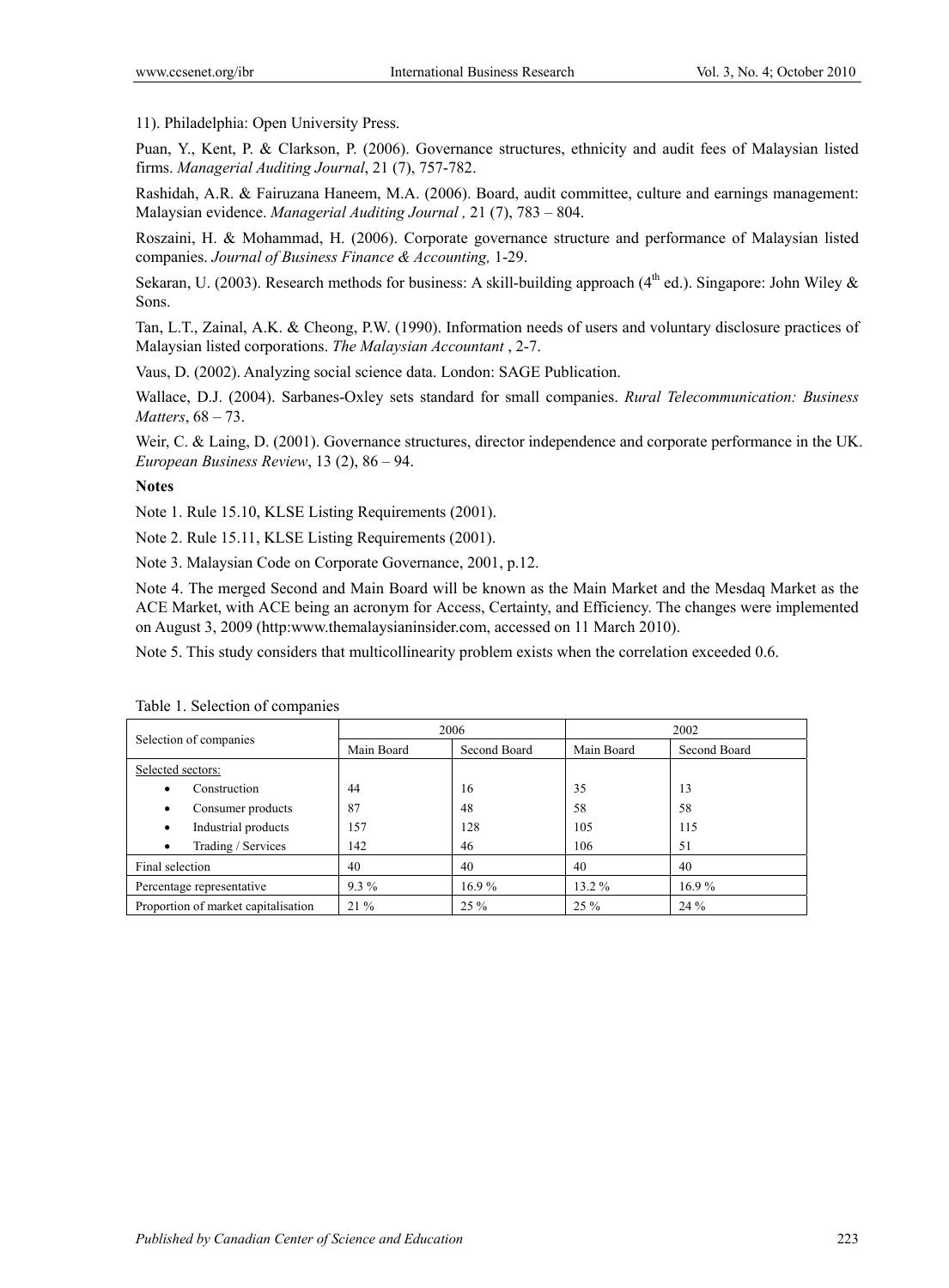# Table 2. Sample of companies

|                     | 2006           |                | 2002           |                |  |
|---------------------|----------------|----------------|----------------|----------------|--|
| Sector              | Main Board     | Second Board   | Main Board     | Second Board   |  |
|                     | <b>YTL</b>     | <b>LDAUN</b>   | <b>YTL</b>     | <b>ZECON</b>   |  |
|                     | <b>ZELAN</b>   | <b>ZECON</b>   | <b>RENONG</b>  | <b>PLS</b>     |  |
|                     | <b>MTD</b>     | <b>PLS</b>     | <b>WCT</b>     | <b>BGYEAR</b>  |  |
|                     | <b>SUNWAY</b>  | <b>BGYEAR</b>  | <b>PJDEV</b>   | <b>GADANG</b>  |  |
| Construction        | <b>EKOVEST</b> | <b>MAGNA</b>   | <b>GCORP</b>   | <b>JETSON</b>  |  |
|                     | LOH&LOH        | <b>SELOGA</b>  | <b>PLB</b>     | <b>YCS</b>     |  |
|                     | <b>PSIPTEK</b> | <b>JETSON</b>  | <b>IREKA</b>   | <b>HOOVER</b>  |  |
|                     | <b>BPURI</b>   | <b>AVGARDE</b> | <b>HOHUP</b>   | <b>SETEGAP</b> |  |
|                     | <b>SBCCORP</b> | <b>HOOVER</b>  | <b>SUREMAX</b> | <b>FAJAR</b>   |  |
|                     | <b>SUREMAX</b> | <b>CYGAL</b>   | <b>MERGE</b>   | <b>AVGARDE</b> |  |
|                     | <b>BAT</b>     | <b>DUNBUSH</b> | <b>BAT</b>     | <b>DEWINA</b>  |  |
|                     | <b>CARLSBG</b> | WANGZNG        | <b>ORIENT</b>  | <b>POHMAY</b>  |  |
|                     | <b>GOLDIS</b>  | <b>REX</b>     | <b>HLIND</b>   | <b>YEOAIK</b>  |  |
| Consumer            | <b>MFLOUR</b>  | <b>HWATAI</b>  | UNZA           | <b>PADINI</b>  |  |
| products            | <b>GUANCHG</b> | <b>LTKM</b>    | <b>DNP</b>     | <b>HUATLAI</b> |  |
|                     | <b>IOGROUP</b> | <b>TAFI</b>    | <b>KENMARK</b> | EG             |  |
|                     | <b>COCOLND</b> | <b>SHH</b>     | <b>APOLLO</b>  | <b>PINWEE</b>  |  |
|                     | YSPSAH         | <b>HINGYAP</b> | MAMEE          | <b>TECGUAN</b> |  |
|                     | <b>MAXBIZ</b>  | <b>BASWELL</b> | <b>HABIB</b>   | <b>FORMOST</b> |  |
|                     | <b>LIIHEN</b>  | <b>FFHB</b>    | <b>NEXNEWS</b> | <b>TOMISHO</b> |  |
|                     | <b>PETGAS</b>  | <b>ATLAN</b>   | <b>ETGAS</b>   | <b>INGRESS</b> |  |
|                     | <b>CAMERLN</b> | <b>BSLCORP</b> | <b>APM</b>     | <b>MULTICO</b> |  |
|                     | <b>KIANJOO</b> | <b>LIMAHSN</b> | <b>DMIB</b>    | <b>WEIDA</b>   |  |
| Industrial products | <b>KINSTEL</b> | <b>WATTA</b>   | <b>SUBUR</b>   | <b>KOMARK</b>  |  |
|                     | YILAI          | <b>BTM</b>     | <b>LEADER</b>  | JOTECH         |  |
|                     | <b>DKCORP</b>  | EG             | ALCOM          | <b>GPA</b>     |  |
|                     | YECHIU         | <b>ABRIC</b>   | <b>ANCOM</b>   | <b>RAPID</b>   |  |
|                     | <b>AISB</b>    | YOKO           | <b>TEKALA</b>  | <b>LYSAGHT</b> |  |
|                     | <b>LSTEEL</b>  | <b>GUNUNG</b>  | <b>GOPENG</b>  | RALCO          |  |
|                     | <b>OKA</b>     | <b>CNASIA</b>  | KIALIM         | <b>SKW</b>     |  |
|                     | <b>TENAGA</b>  | <b>LIONFIB</b> | <b>TENAGA</b>  | <b>PHARMA</b>  |  |
|                     | <b>TRANMIL</b> | <b>GLOBALC</b> | <b>TANJONG</b> | <b>VADS</b>    |  |
|                     | <b>MPHB</b>    | <b>SAMUDRA</b> | <b>AMWAY</b>   | <b>FSBM</b>    |  |
| Trading/Services    | <b>SAPCRES</b> | <b>JUAN</b>    | <b>NALURI</b>  | <b>UNIMECH</b> |  |
|                     | <b>MUIIND</b>  | <b>AMTEL</b>   | <b>MUIIND</b>  | <b>CENTURY</b> |  |
|                     | <b>EPIC</b>    | <b>SEEHUP</b>  | <b>PMIND</b>   | RHYTHM         |  |
|                     | <b>UTUSAN</b>  | <b>KPSCB</b>   | WARISAN        | <b>CME</b>     |  |
|                     | <b>SUIWAH</b>  | <b>NEPLINE</b> | <b>KKELLAS</b> | <b>TOCEAN</b>  |  |
|                     | <b>SEG</b>     | <b>STAMCOL</b> | <b>ANTAH</b>   | <b>TENCO</b>   |  |
|                     | <b>IPMUDA</b>  | <b>KAIPENG</b> | <b>DKMAT</b>   | <b>OCEAN</b>   |  |
| Total               | 40             | 40             | 40             | 40             |  |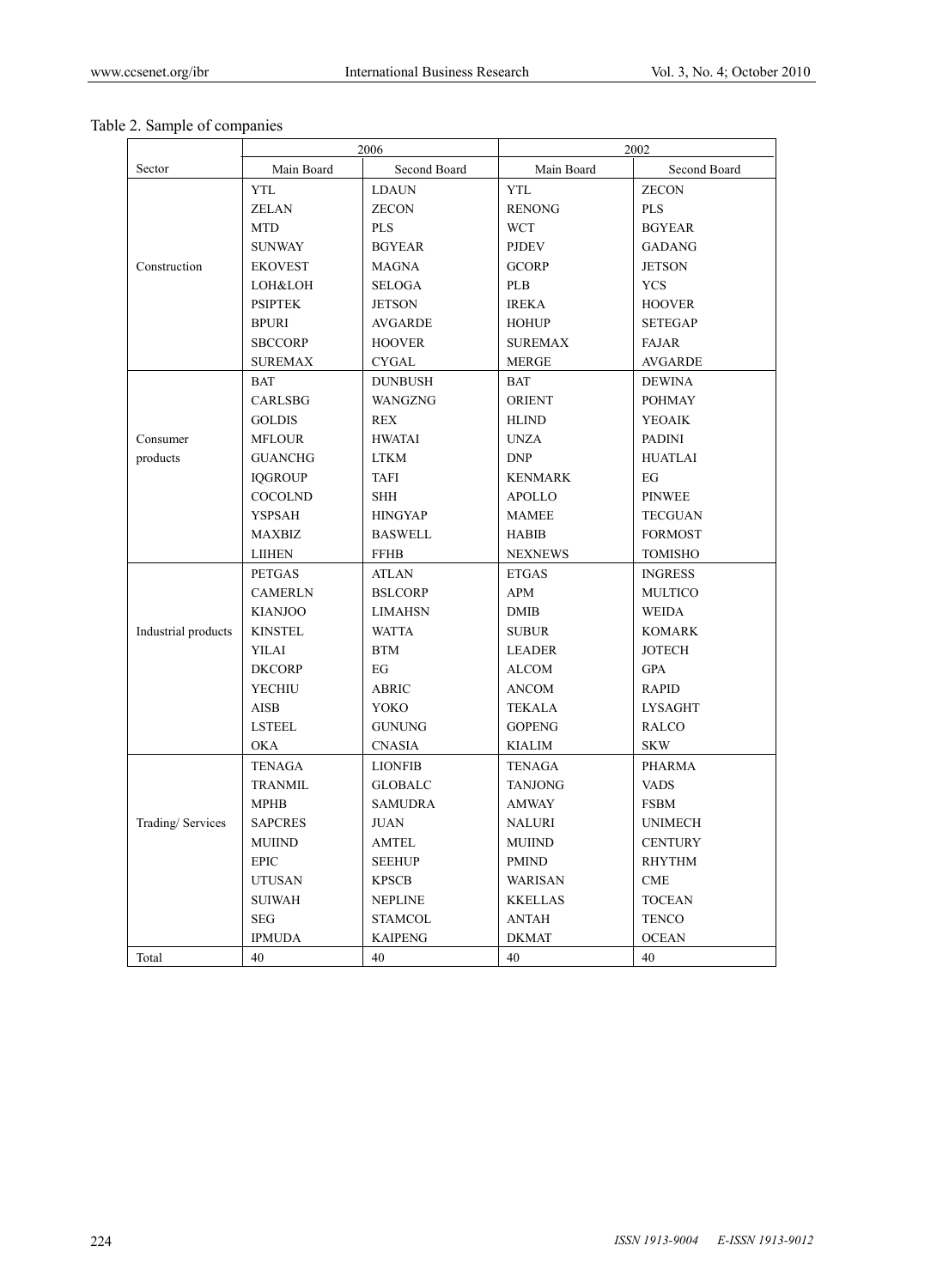|     | <b>Disclosure Index Component</b>        | Scoring (1 if disclosed and 0 if not)                                                                                                                                | Item No. |
|-----|------------------------------------------|----------------------------------------------------------------------------------------------------------------------------------------------------------------------|----------|
| 1.  | Statement by the BODs on the             | If the disclosure explicitly states that the board:                                                                                                                  |          |
|     | compliance with the Code.                | Coded 1: To fully comply / committed to comply or has applied / complied<br>$\bullet$                                                                                | 1        |
|     |                                          | with the Code, or                                                                                                                                                    |          |
|     |                                          | • Coded 2: Has substantially or fully complied with the Code.                                                                                                        |          |
| 2.  | Composition of the BODs.                 | Coded 1 if the disclosure states at least 2 directors or 1/3rd of the BODs,                                                                                          | 2        |
|     |                                          | whichever is the higher, are independent non-executive directors, if not state the                                                                                   |          |
|     |                                          | reason.                                                                                                                                                              |          |
| 3.  | Chairman and Chief Executive             | Coded 1 if the disclosure states the roles of Chairman and CEO are separated, if                                                                                     | 3        |
|     | Officer.                                 | the decision to combine the roles, it should be publicly explained.                                                                                                  |          |
| 4.  | directors'<br>Statement<br>of            | Coded 1 if the disclosure states an explanation on the director's responsibility                                                                                     | 4        |
|     | responsibility.                          | for preparing the annual financial statements, if not state the reason.                                                                                              |          |
| 5.  | Directors' assessment.                   | Coded 1 if the disclosure indicates that there is a process for assessing the                                                                                        | 5        |
|     |                                          | effectiveness of the board, its committees and individual directors.                                                                                                 |          |
| 6.  | Directors' training                      | Coded 1 if the disclosure state:                                                                                                                                     |          |
|     |                                          | • In the annual report by BODs whether its directors have attended training                                                                                          | 6        |
|     |                                          | programmes prescribed by the Exchange for the financial year, if not state the                                                                                       |          |
|     |                                          | reason for each director.                                                                                                                                            |          |
|     |                                          | Detail of the training programmes.                                                                                                                                   | 7        |
|     |                                          | Providing an orientation and education programme for new directors to the                                                                                            |          |
|     |                                          | board.                                                                                                                                                               | 8        |
| 7.  | Information to the board:                | Coded 1 if the disclosure indicates that:                                                                                                                            |          |
|     | Supply of information.<br>٠              | The board of directors has been supplied timely basis with the information in                                                                                        | 9        |
|     |                                          | a form.                                                                                                                                                              |          |
|     |                                          | Provide further explanation<br>٠                                                                                                                                     | 10       |
|     |                                          | All directors (executive and non-executive) have the same right of access to<br>٠                                                                                    | 11       |
|     | Access to information.                   | information.                                                                                                                                                         | 12       |
| 8.  |                                          | Provide further explanation<br>٠                                                                                                                                     |          |
|     | Internal control statement:              | Coded 1 if the disclosure provides a statement about the state of internal control<br>to safeguard shareholder's investment and the company's assets which covering: |          |
|     |                                          | Financial control                                                                                                                                                    |          |
|     |                                          | ·general information, e.g. budgetary                                                                                                                                 | 13       |
|     |                                          | ·provide further explanation                                                                                                                                         |          |
|     |                                          | Operational control<br>$\bullet$                                                                                                                                     | 14       |
|     |                                          | ·general information, e.g. organizational structure                                                                                                                  | 15       |
|     |                                          | · provide further explanation                                                                                                                                        | 16       |
|     |                                          | Risk management                                                                                                                                                      | 17       |
|     |                                          | "general information, e.g. risk, management department                                                                                                               |          |
|     |                                          | · provide further explanation                                                                                                                                        | 18       |
| 9.  | The existence of an internal audit       | Coded 1 if the disclosure states the existence of an internal audit function or                                                                                      | 19       |
|     | function.                                | activity, if not state the reason.                                                                                                                                   |          |
| 10. | Nomination committee:                    | Coded 1 if the disclosure indicates:                                                                                                                                 |          |
|     | Existence of the nomination<br>$\bullet$ | The existence of a nomination committee or other committee that has<br>٠                                                                                             | 20       |
|     | committee for proposing new              | explicitly responsible for nominating new directors.                                                                                                                 |          |
|     | directors and assessing directors        | A committee of directors composed exclusively of non-executive directors, a<br>$\bullet$                                                                             | 21       |
|     | on an on-going basis.                    | majority of whom are independent, if not state the reason.                                                                                                           |          |
|     | Composition of the<br>$\bullet$          | Number of meeting held.<br>٠                                                                                                                                         | 22       |
|     | nomination committee.                    |                                                                                                                                                                      |          |
|     | Number of meeting                        |                                                                                                                                                                      |          |

# Table 3. Disclosure index (developed based on MCCG and Bursa Malaysia LR)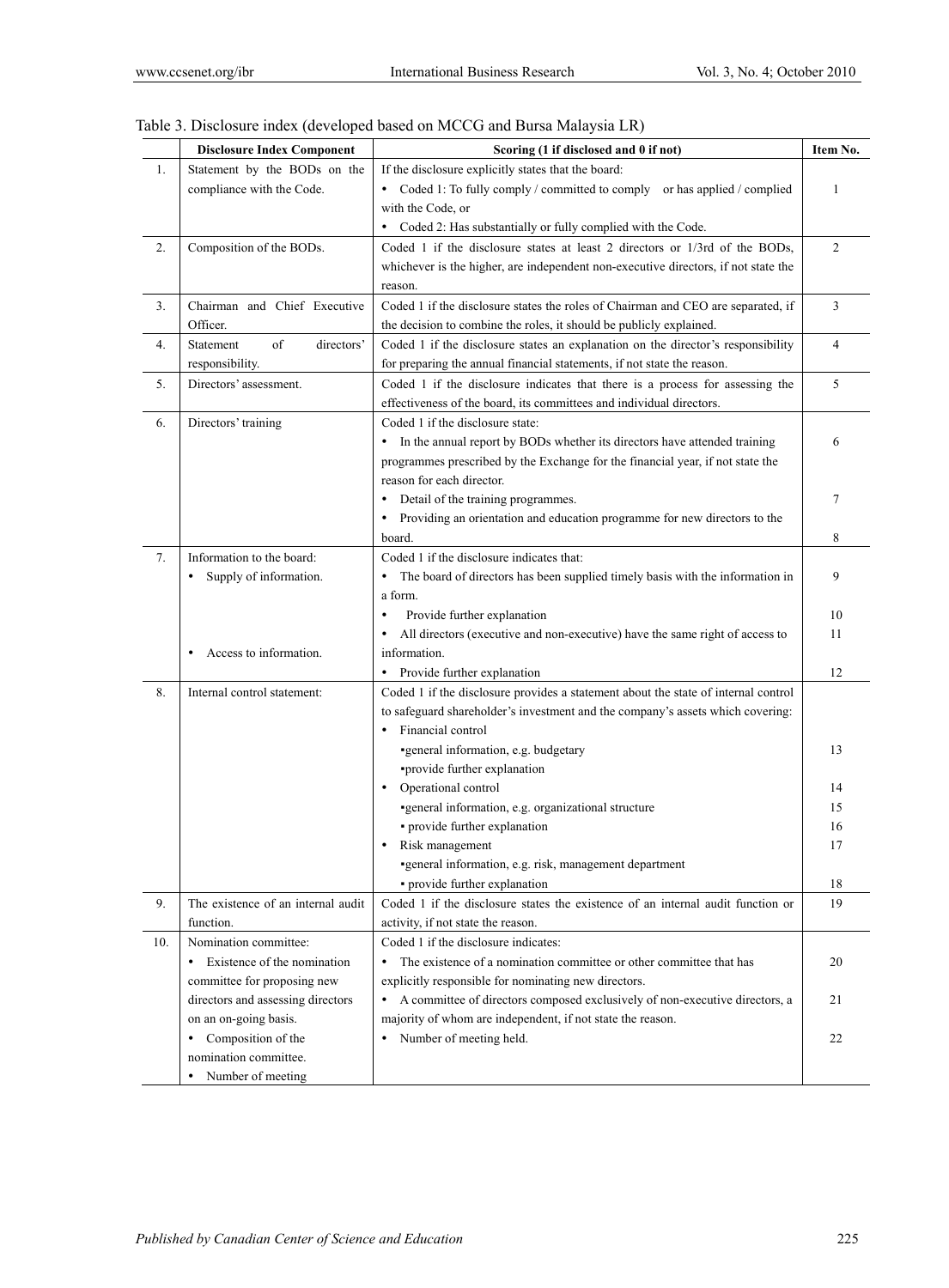| 11. | Remuneration committee:                   | Coded 1 if the disclosure states that:                                                   |    |
|-----|-------------------------------------------|------------------------------------------------------------------------------------------|----|
|     | Composition of the<br>$\bullet$           | The remuneration committee consists of wholly or mainly of non-executive                 | 23 |
|     | remuneration committee.                   | directors, if not state the reason.                                                      |    |
|     |                                           | The company has formal and transparent procedure for developing policy on<br>٠           | 24 |
|     | Remuneration procedure.<br>٠              | directors' remuneration package and provides further explanation.                        |    |
|     |                                           | The remuneration details should be shown in the annual report:                           |    |
|     |                                           | · qualitative information                                                                | 25 |
|     |                                           | · quantitative information                                                               |    |
|     |                                           | - total amount                                                                           |    |
|     | Remuneration information.<br>٠            | - break down of each total<br>amount                                                     | 26 |
|     |                                           | - range of remuneration amount                                                           | 27 |
|     |                                           |                                                                                          | 28 |
| 12. | Audit committee:                          | Coded 1 if the disclosure states that:                                                   |    |
|     | Composition of the audit<br>$\bullet$     | Audit committee consists of at least 3 members of whom a majority is<br>$\bullet$        | 29 |
|     | committee.                                | independent, if not state the reason.                                                    |    |
|     | Chairman of the audit<br>٠                | • Chairman of the audit committee shall be an independent director, if not               | 30 |
|     | committee.                                | state the reason.                                                                        |    |
|     | Have direct communication<br>$\bullet$    | • Have direct access to, or communication channels with internal and external            | 31 |
|     | channels with internal and                | directors and provide further explanation.                                               |    |
|     | external auditors.                        | Has oversight responsibility for the system of internal control and provide<br>$\bullet$ | 32 |
|     | Has oversight responsibility<br>$\bullet$ | further explanation.                                                                     |    |
|     | for system of internal control.           |                                                                                          |    |
| 13. | Audit committee meeting.                  | Coded 1 if the disclosure states:                                                        | 33 |
|     |                                           | The number of audit committee meetings held<br>٠                                         |    |
|     |                                           | Details of attendance of each member, if not state the reason.<br>$\bullet$              | 34 |
| 14. | A summary of the activities of            | Coded 1 if the disclosure states in an informative way the details of the activities     | 35 |
|     | audit committee.                          | of the audit committee.                                                                  |    |
| 15. | Audit<br>committee's<br>of<br>term        | Coded 1 if the disclosure has written term of reference which deals with its             | 36 |
|     | reference                                 | authority and duties.                                                                    |    |
| 16. | Relationship with investors and           | Coded 1 if the disclosure states that:                                                   |    |
|     | shareholders.                             | • Company conducts dialogue to communicate with investors or has formal                  | 37 |
|     |                                           | communication like AGM and annual report.                                                |    |
|     |                                           | Company has informal communication with investors like participative in<br>٠             | 38 |
|     |                                           | regular meeting (other than AGM and annual report).                                      |    |
|     |                                           | Company's website address.<br>٠                                                          | 39 |
|     |                                           | Person in charge for any enquiries.                                                      | 40 |

# Table 4. Descriptive statistics of all variables

| Variable        | Mean  | Maximum | Minimum          | <b>SD</b> | <b>Skewness</b> | Kurtosis |
|-----------------|-------|---------|------------------|-----------|-----------------|----------|
| <b>DSCORE</b>   | 65.04 | 87.80   | 34.15            | 10.09     | $-0.356$        | 0.297    |
| <b>INED</b>     | 40.70 | 100     | 18.18            | 10.54     | 1.670           | 6.053    |
| <b>AUDITCOM</b> | 70.48 | 100     | 33.33            | 10.71     | 0.900           | 3.890    |
| SEP CEO         | 75.00 | 100     | 0                | 43.44     | $-1.166$        | $-0.649$ |
| <b>FMEMBER</b>  | 23.15 | 72.73   | $\boldsymbol{0}$ | 22.85     | 0.337           | $-1.284$ |
| <b>LOGSIZE</b>  | 8.43  | 10.81   | 7.45             | 0.66      | 1.224           | 1.547    |
| <b>LEV</b>      | 1.41  | 29.85   | $-8.49$          | 2.90      | 6.387           | 61.174   |
| <b>PROFIT</b>   | 0.84  | 179.79  | $-29.83$         | 14.68     | 11.772          | 145.191  |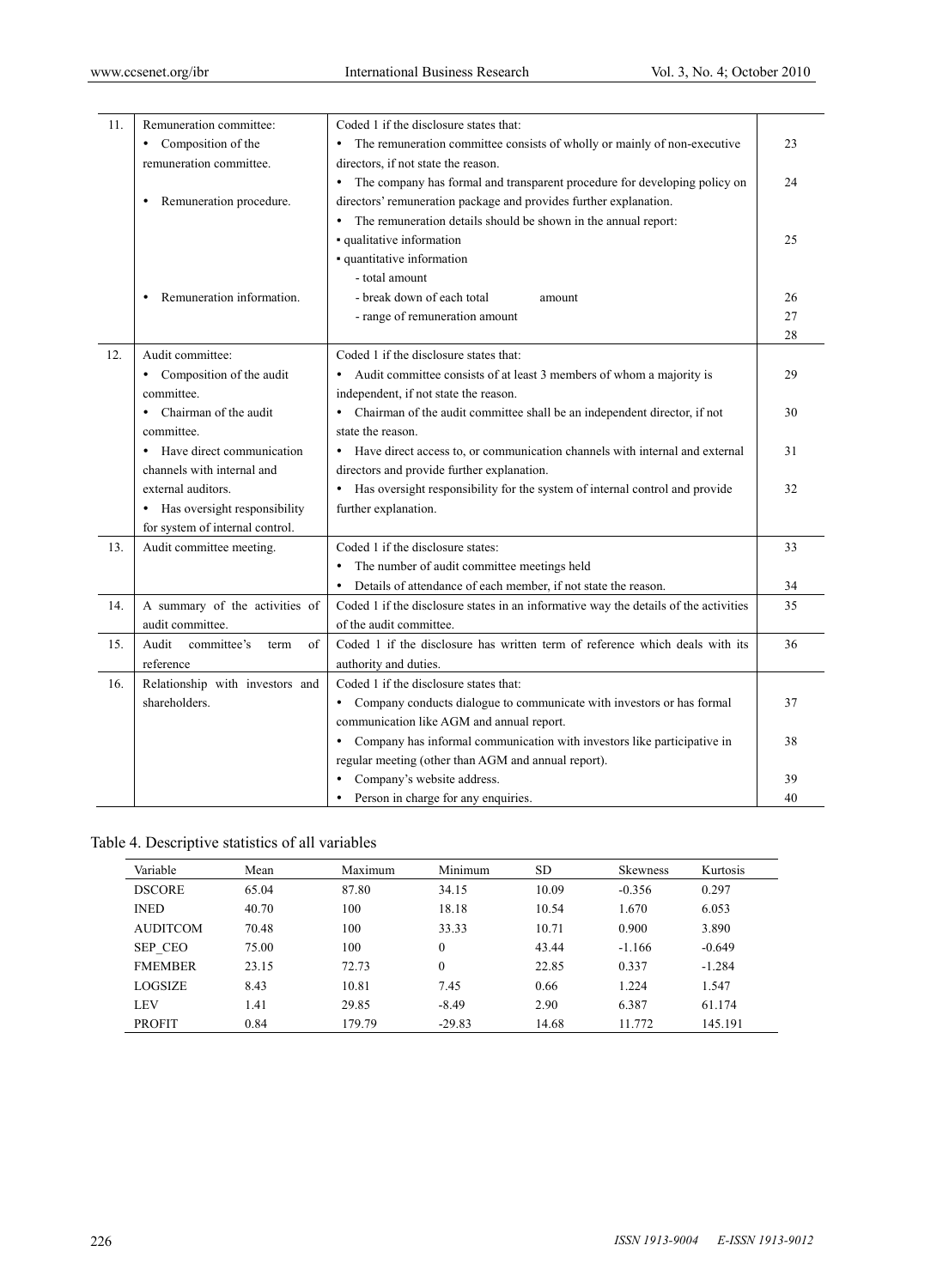| All sample     | Dscore | <b>INED</b> | Audit-co<br>m | Dominant | FMember    | Logsize   | Lev       | Profit   |
|----------------|--------|-------------|---------------|----------|------------|-----------|-----------|----------|
| <b>D</b> score | 1      | 0.113       | 0.145         | 0.115    | $-0.321**$ | $0.239*$  | 0.140     | 0.166    |
| <b>INED</b>    |        |             | $0.384**$     | $-0.126$ | $-0.115$   | 0.173     | $0.276**$ | $-0.003$ |
| Auditcom       |        |             |               | 0.093    | 0.023      | $0.331**$ | 0.130     | 0.110    |
| Sep CEO        |        |             |               |          | $-0.040$   | 0.144     | 0.065     | $-0.003$ |
| FMember        |        |             |               |          | 1          | $-0.139$  | $-0.165$  | $-0.151$ |
| Logsize        |        |             |               |          |            |           | $0.404**$ | $0.236*$ |
| Lev            |        |             |               |          |            |           | 1         | $-0.161$ |
| Profit         |        |             |               |          |            |           |           |          |

# Table 5. Pearson correlation analysis

*Note:* The asterisks \*\* and \* denotes correlation are significant at the 0.01 and 0.05 levels, respectively.

|               | Year/Board | <b>Mean Rank</b> | z        | Sig.  |
|---------------|------------|------------------|----------|-------|
| <b>DSCORE</b> |            |                  |          |       |
|               | 2002       | 41.58            |          |       |
|               | 2006       | 58.95            |          |       |
| All Sample    | Between    |                  | $-3.018$ | 0.003 |
|               | group      |                  |          |       |
|               | Large      | 30.22            |          |       |
| 2006          | Small      | 18.28            |          |       |
|               | Between    |                  |          |       |
|               | group      |                  | $-2.963$ | 0.003 |
|               | Large      | 27.42            |          |       |
| 2002          | Small      | 24.74            |          |       |
|               | Between    |                  |          |       |
|               | group      |                  | $-0.644$ | 0.519 |

# Table 6. Mann-Whitney U-test for all sample companies

# Table 7. Regression analysis for all companies in the sample

| <b>Variable</b>       |             | <b>Results</b> |                  | <b>Collinearity Diagnostics</b> |
|-----------------------|-------------|----------------|------------------|---------------------------------|
|                       | Coefficient | p-value        | <b>Tolerance</b> | <b>VIF</b>                      |
| <b>INED</b>           | $-0.398$    | 0.691          | 0.733            | 1.364                           |
| <b>AUDITCOM</b>       | 0.370       | 0.713          | 0.744            | 1.344                           |
| SEP CEO               | 0.685       | 0.495          | 0.935            | 1.070                           |
| <b>FMEMBER</b>        | $-3.487***$ | 0.001          | 0.903            | 1.107                           |
| <b>LOGSIZE</b>        | 1.627       | 0.107          | 0.661            | 1.513                           |
| <b>LEV</b>            | 0.018       | 0.986          | 0.704            | 1.420                           |
| <b>PROFIT</b>         | 0.380       | 0.705          | 0.820            | 1.220                           |
| <b>FINANCIAL YEAR</b> | 3.738       | 0.000          | 0.896            | 1.116                           |
| $R^2$                 | 0.275       |                |                  |                                 |
| Adjusted $R^2$        | 0.211       |                |                  |                                 |
| F-statistic           | $4.275***$  |                |                  |                                 |

*Note:* The asterisk \*\*\* represents significant at 1 per cent (p<0.01) level.